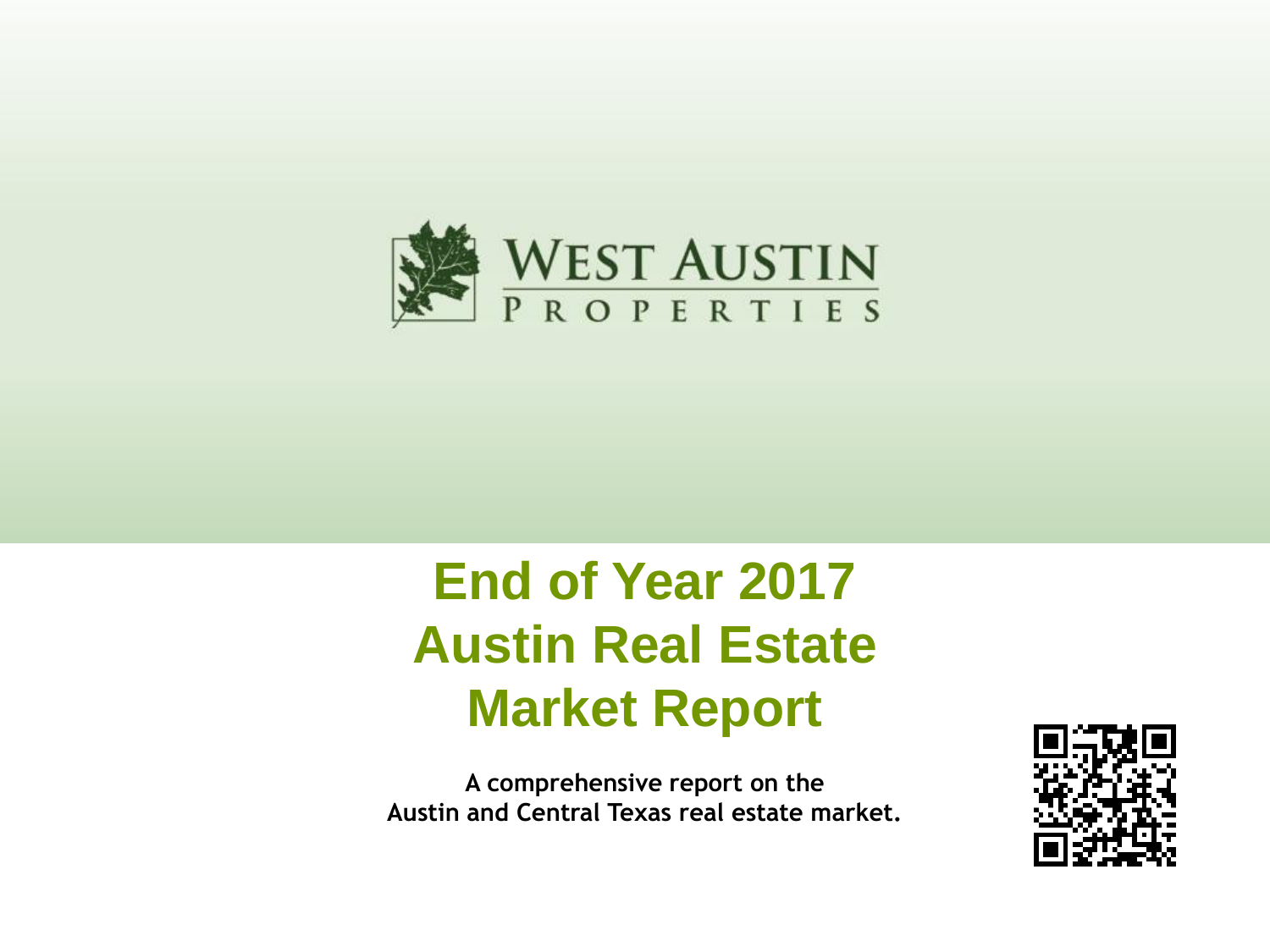

| <b>Total Homes Sold</b>               | 2016 | 30480                                   | $+2.2%$ |  |
|---------------------------------------|------|-----------------------------------------|---------|--|
|                                       | 2017 | 31152                                   |         |  |
|                                       | 2016 | 99.0%                                   | $-0.2%$ |  |
| List price to sold price              | 2017 | 98.8%                                   |         |  |
|                                       | 2016 | 48                                      | $+8.0%$ |  |
| <b>Days to Sell - Average</b>         | 2017 | 52                                      |         |  |
|                                       | 2016 | $\boldsymbol{\mathsf{S}}$<br>351,269.00 | $+6.2%$ |  |
| <b>Sold Price Average</b>             | 2017 | \$<br>373,173.00                        |         |  |
| <b>Sold Price Median</b>              | 2016 | \$<br>282,329.00                        |         |  |
|                                       | 2017 | \$<br>299,000.00                        | $+5.9%$ |  |
|                                       | 2016 | \$<br>158.00                            |         |  |
| <b>Sold Price/Square Ft (Average)</b> | 2017 | \$<br>166.00                            | $+5.1%$ |  |
|                                       | 2016 | \$<br>45,000.00                         |         |  |
| <b>Active Listings</b>                | 2017 | \$<br>47,000.00                         | $+4.4%$ |  |
|                                       | 2016 | \$<br>10,706,685,305.00                 |         |  |
| <b>Total Sales Volume</b>             | 2017 | \$<br>11,625,089,325.00                 | $+8.6%$ |  |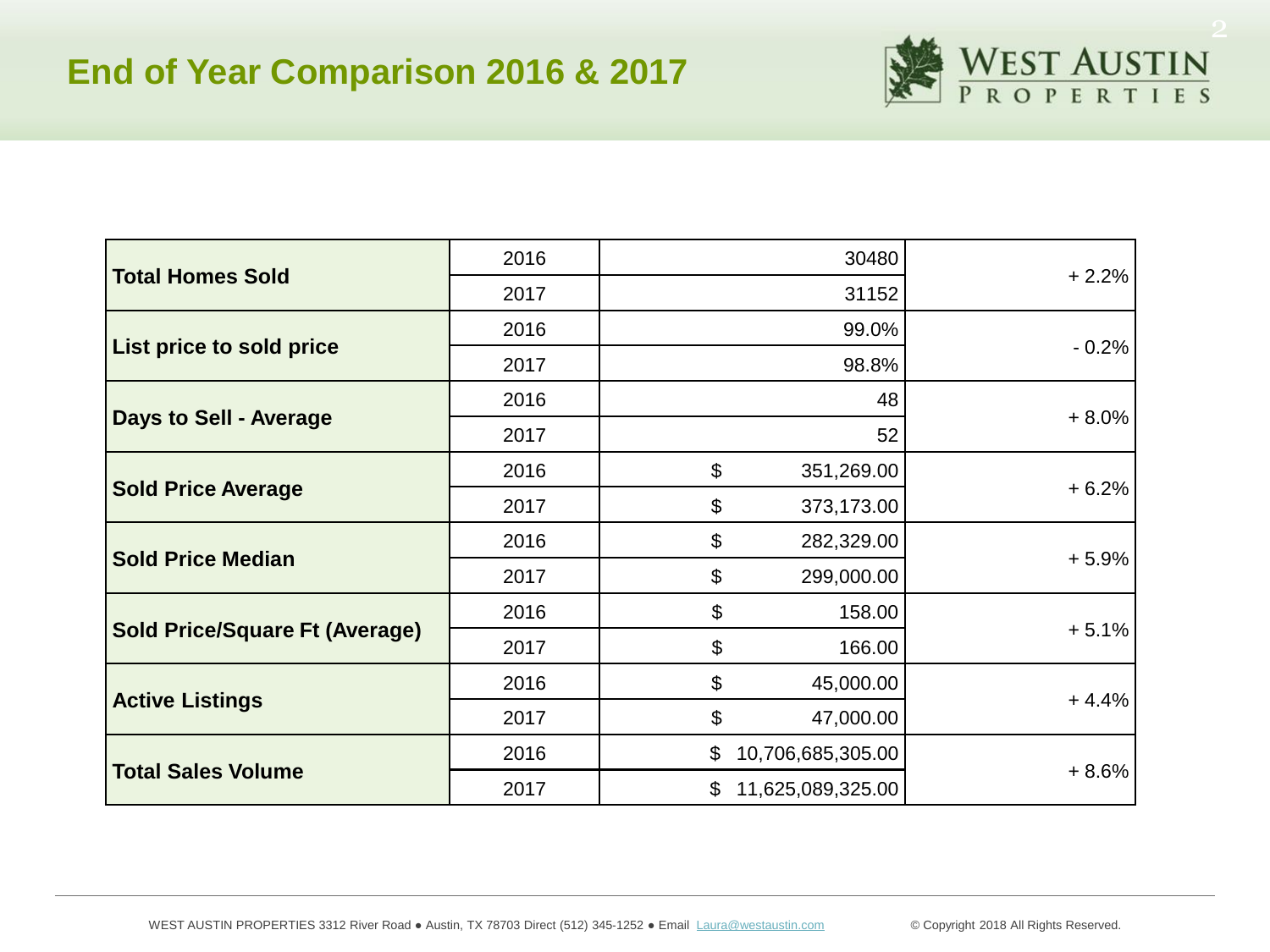

| <b>Price Range</b> | 2016<br><b>Homes Sold</b> | 2017<br><b>Homes Sold</b> | <b>Percent Difference</b> |
|--------------------|---------------------------|---------------------------|---------------------------|
| \$0-\$100k         | 490                       | 379                       | $-22.7%$                  |
| \$100-\$200k       | 5664                      | 4100                      | $-27.6%$                  |
| \$200-\$300k       | 11526                     | 12144                     | 5.4%                      |
| \$300-\$400k       | 6165                      | 6846                      | 11.0%                     |
| \$400k-\$500k      | 3164                      | 3538                      | 11.8%                     |
| \$500-\$600k       | 1611                      | 1895                      | 17.6%                     |
| \$600-\$700k       | 955                       | 1001                      | 4.8%                      |
| \$700-\$800k       | 576                       | 639                       | 10.9%                     |
| \$800-\$900k       | 331                       | 389                       | 17.5%                     |
| \$900-\$1M         | 221                       | 282                       | 27.6%                     |
| $$1-$2M$           | 573                       | 697                       | 21.6%                     |
| \$2-\$3M           | 78                        | 90                        | 15.4%                     |
| \$3M<              | 26                        | 52                        | 100.0%                    |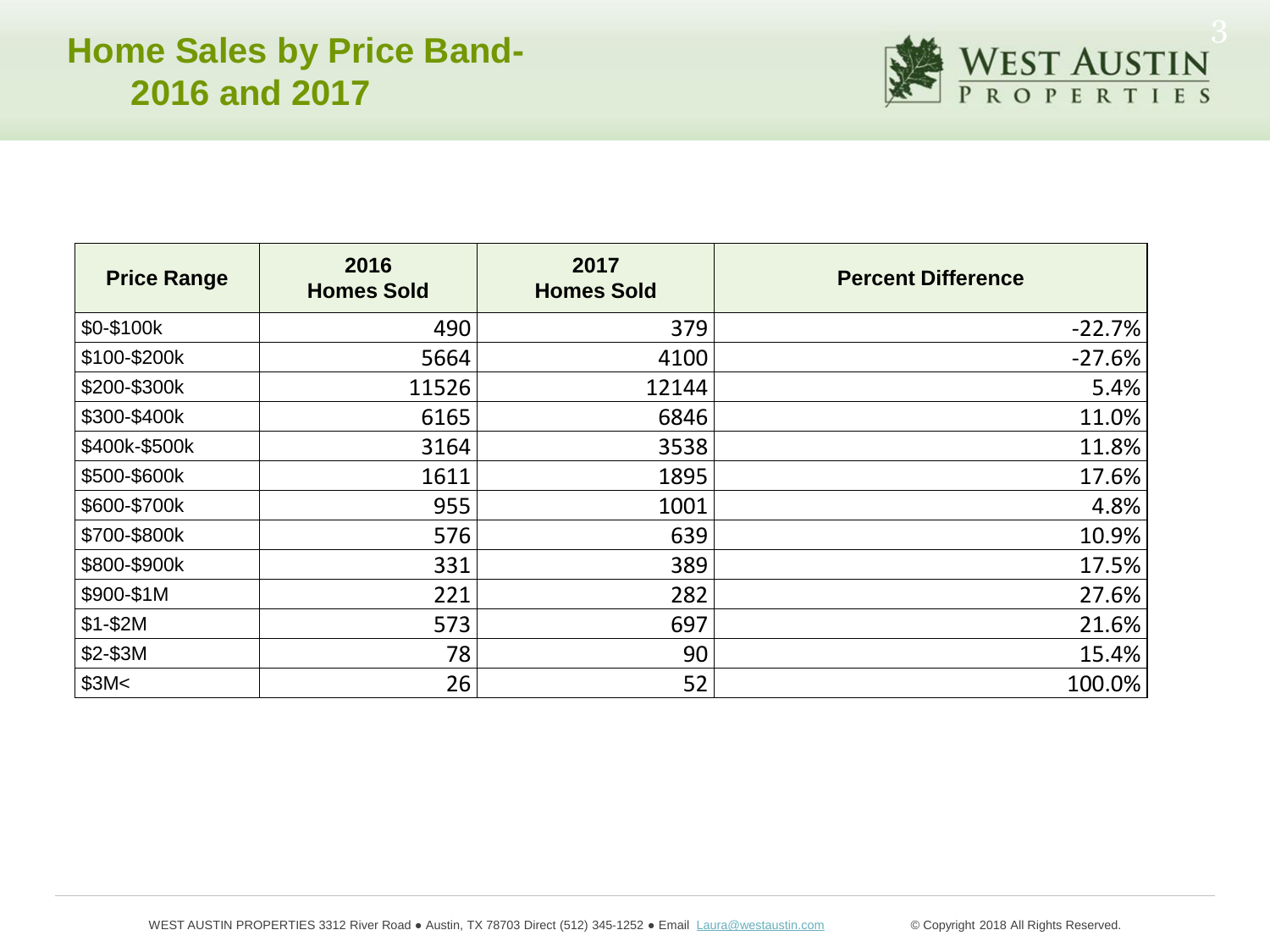# **Home Sales by Zip Code-2016 and 2017**

| WEST AUSTIN |  |  |  |  |  |  |  |  |  |
|-------------|--|--|--|--|--|--|--|--|--|
|             |  |  |  |  |  |  |  |  |  |

**Central Austin**

|                 |      |                           |                   |                    |                    |                   | Central Austin                       |
|-----------------|------|---------------------------|-------------------|--------------------|--------------------|-------------------|--------------------------------------|
| <b>Zip Code</b> | 2016 | 2017                      | <b>Percent</b>    | 2016 Average       | 2017 Average       | <b>Percent</b>    | 78701                                |
|                 |      | # Homes Sold # Homes Sold | <b>Difference</b> | <b>Sales Price</b> | <b>Sales Price</b> | <b>Difference</b> | 78702                                |
| 78701           | 227  | 233                       | 2.6%              | \$<br>616,186.00   | \$<br>728,668.00   | 18.3%             | 78703                                |
| 78702           | 367  | 385                       | 4.9%              | \$<br>417,895.00   | \$<br>457,099.00   | 9.4%              | 78704                                |
| 78703           | 210  | 205                       | $-2.4%$           | \$1,081,042.00     | \$1,183,796.00     | 9.5%              | 78705                                |
| 78704           | 444  | 454                       | 2.3%              | \$<br>662,961.00   | \$<br>732,784.00   | 10.5%             | 78722                                |
| 78705           | 43   | 34                        | $-20.9%$          | \$<br>752,714.00   | \$<br>681,408.00   | $-9.5%$           | 78731                                |
| 78717           | 445  | 501                       | 12.6%             | \$<br>372,367.00   | \$<br>378,234.00   | 1.6%              | <b>Northwest Travis Co.</b>          |
| 78722           | 62   | 83                        | 33.9%             | \$<br>432,644.00   | \$<br>432,425.00   | $-0.1%$           | 78730                                |
| 78723           | 377  | 377                       | 0.0%              | \$<br>362,898.00   | \$<br>390,821.00   | 7.7%              | 78732                                |
| 78727           | 306  | 293                       | $-4.2%$           | \$<br>310,150.00   | \$<br>330,432.00   | 6.5%              | 78734                                |
| 78730           | 118  | 117                       | $-0.8%$           | \$<br>910,245.00   | \$<br>867,026.00   | $-4.7%$           | <b>Southwest Austin</b>              |
| 78731           | 306  | 321                       | 4.9%              | \$<br>765,132.00   | \$<br>825,373.00   | 7.9%              | 78739                                |
| 78732           | 383  | 379                       | $-1.0%$           | \$<br>538,416.00   | \$<br>585,615.00   | 8.8%              | 78749                                |
| 78733           | 110  | 107                       | $-2.7%$           | \$<br>792,201.00   | \$<br>952,159.00   | 20.2%             |                                      |
| 78734           | 521  | 477                       | $-8.4%$           | \$<br>536,195.00   | \$<br>598,238.00   | 11.6%             | <b>Northwest Austin</b><br>78717     |
| 78735           | 213  | 201                       | $-5.6%$           | \$<br>754,256.00   | \$<br>888,454.00   | 17.8%             | 78727                                |
| 78738           | 650  | 693                       | 6.6%              | \$<br>639,881.00   | \$<br>670,521.00   | 4.8%              | 78750                                |
| 78739           | 428  | 385                       | $-10.0\%$         | \$<br>492,306.00   | \$<br>515,009.00   | 4.6%              | 78759                                |
| 78741           | 117  | 150                       | 28.2%             | \$<br>281,746.00   | \$<br>328,369.00   | 16.5%             |                                      |
| 78746           | 340  | 350                       | 2.9%              | \$1,276,046.00     | \$1,287,638.00     | 0.9%              | <b>West Austin/Westlake</b><br>78733 |
| 78749           | 464  | 498                       | 7.3%              | \$.<br>349,272.00  | \$<br>371,483.00   | 6.4%              | 78735                                |
|                 |      |                           |                   |                    |                    |                   |                                      |